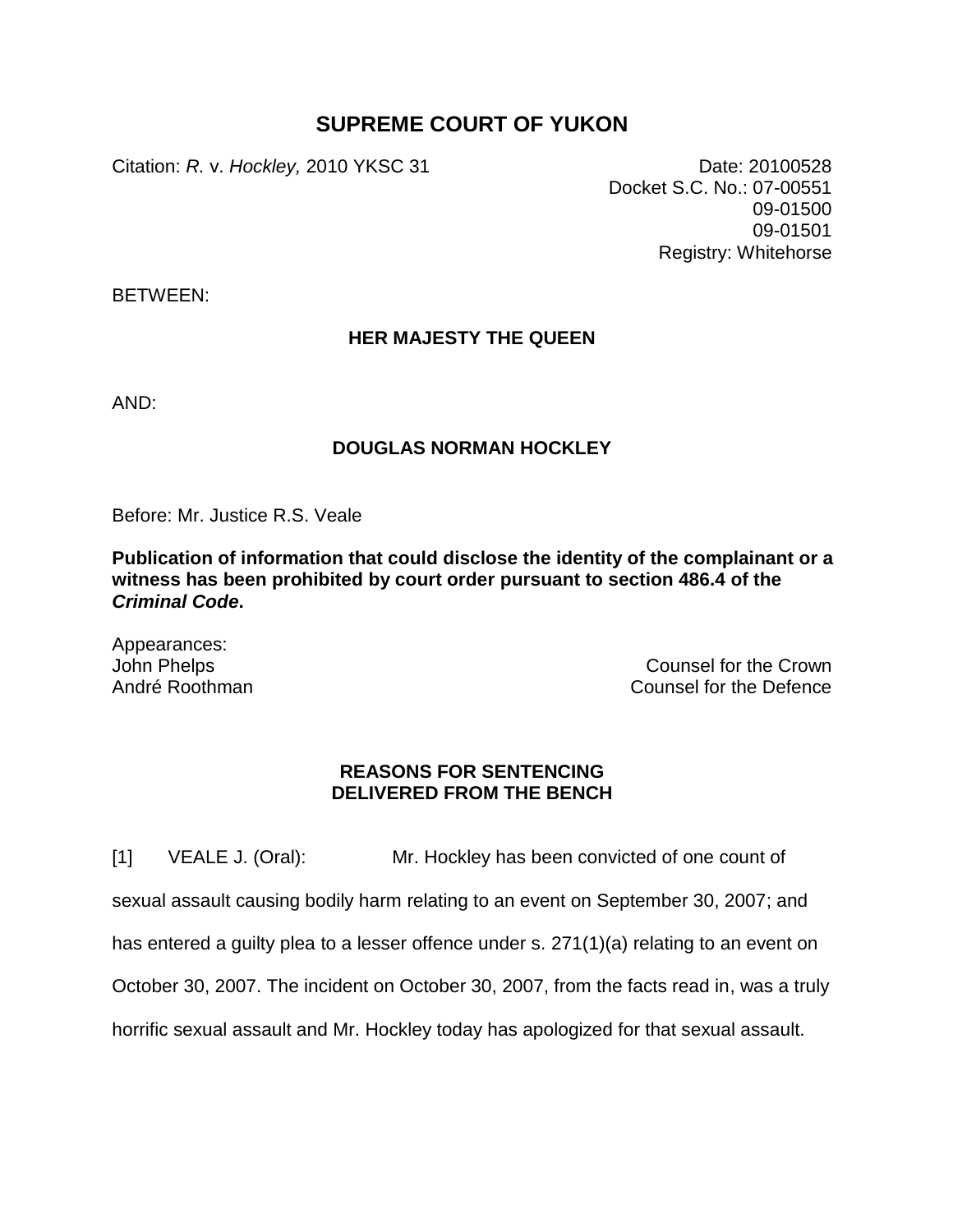[2] The Crown and the defence have made a joint submission with respect to sentencing, and the joint submission is that there should be a long-term offender designation under s. 753.1 of the *Criminal Code*. I am going to accept the terms of the sentence submission that have been made by the Crown and the defence.

[3] The sentence for the s. 271(1)(c), sexual assault causing bodily harm, that occurred on September 30, 2007, is four years custody.

[4] The sentence for the sexual assault under s. 271(1)(a) of the *Criminal Code* that occurred on October 30, 2007, is an eight year custodial sentence, which is consecutive to the sentence of four years.

[5] With respect to the mischief charge under s. 430(4), there will be a sentence of 90 days in jail, which will be concurrent to the previous sentences.

[6] The total custodial sentence is 12 years, less time served, which I will address in a moment.

[7] Mr. Hockley will be designated as a long-term offender pursuant to s. 753.1 for a period of ten years following the custody of 12 years. The terms of the ten-year supervision are determined by the Parole Board.

[8] I am going to make a DNA order pursuant to s. 487.051.

[9] There will also be a mandatory firearms prohibition pursuant to s. 109, and that order will be for life.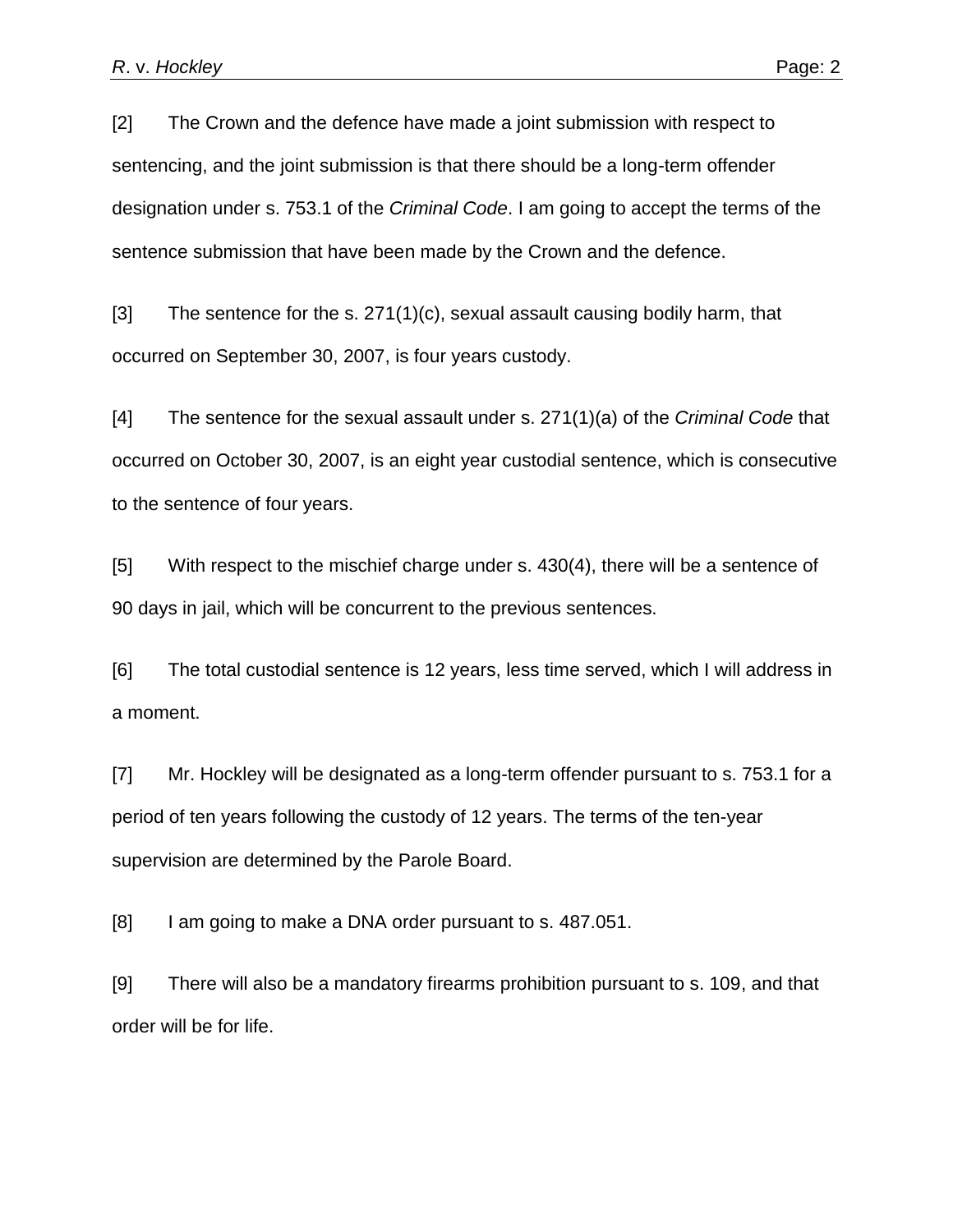[10] There will also be an order under s. 490.021 of the *Criminal Code* requiring Mr. Hockley to comply with the *Sex Offender Information Registration Act*, S.C. 2004, c. 10, and the length of that order is 20 years.

[11] With respect to the submissions on credit for time served, Mr. Hockley has spent two years and seven months in jail prior to sentencing. The Crown has made a submission that the credit should be between 1.5 and two years; in other words, a submission that he receive credit for four years and six months. The defence submits that it should be a credit of five years and two months; in other words, two for one for time served.

[12] I acknowledge that there has been a delay since the finding of guilt in November of 2009, and there is no question that Mr. Hockley has been anxious to serve his time in a penitentiary, where the programming will be superior to the programming that he has received at the Whitehorse Correctional Institute. There is the issue of his behaviour, and I am going to read from the letter of Clara Northcott dated May 19, 2010:

> Mr. Hockley's management at Whitehorse Correctional centre has not been without challenges. At times he was very difficult to manage especially in the first several months of his remand. Upon reviewing the file for the purposes of writing this report it was noted that there are over 200 negative information reports on his file. The reports range from belligerent behaviour, contraband, officer assaults, damage to correctional property, assaults on other inmates, and failure to follow direction. He has been found guilty of 43 internal charges. These charges have resulted in periods of time in segregation and loss of privileges. However, in the past six months or so Mr. Hockley has been showing improvement in managing his behaviour and impulsivity. There have also been fewer altercations with staff and other inmates.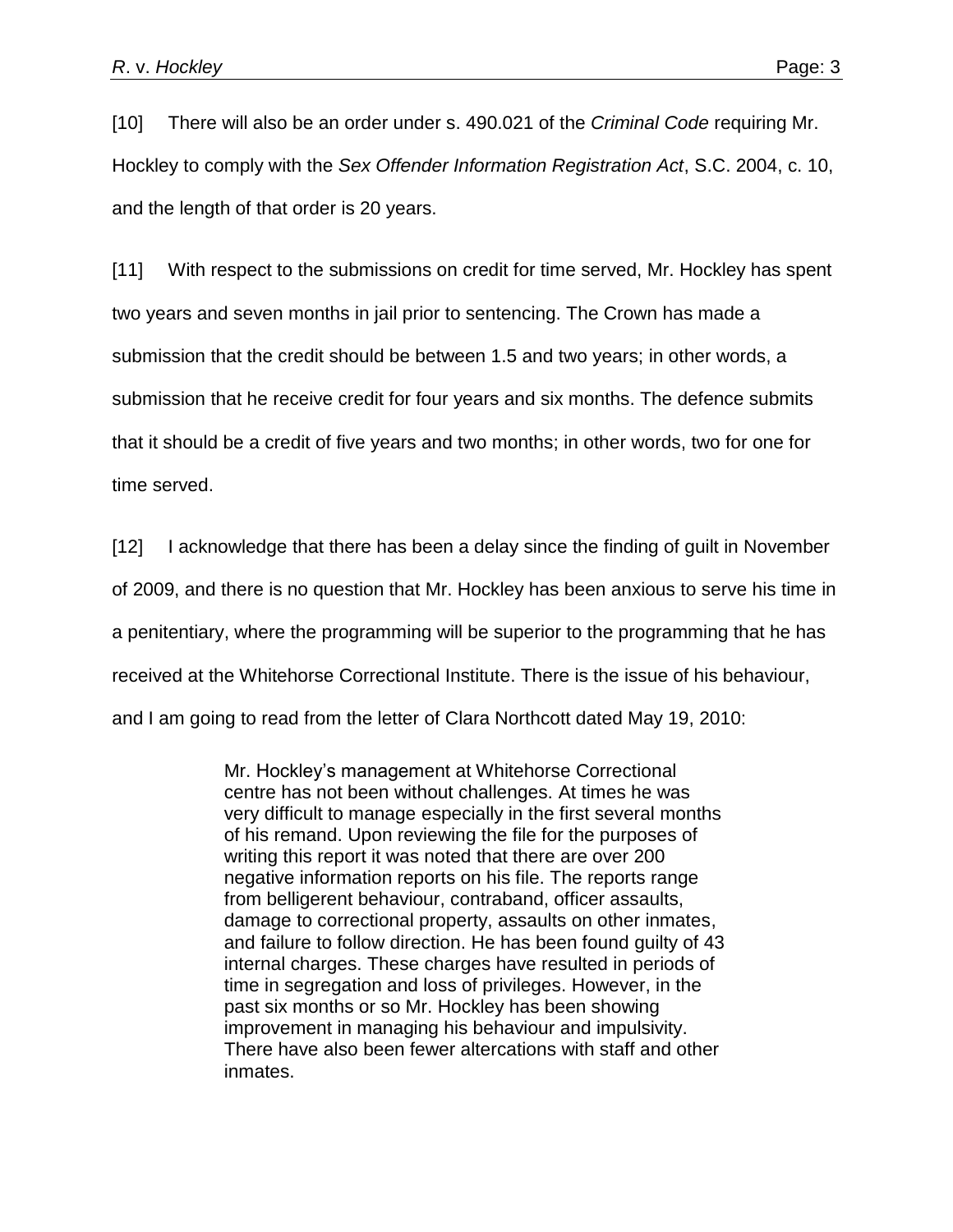In my view, given that record that I have just read, it would not be appropriate to have a two for one credit. I am going to order that there be a credit of four years and six months for the time served.

[13] I have indicated to counsel that I am giving this bare-bones sentencing on the understanding that there will be a written judgment filed in due course. This will permit the procedures to take place for Mr. Hockley to be transferred to a federal institution.

[14] MR. PHELPS: If I may address the Court on one minor issue. With respect to court file 09-01501, there are actually two counts there, the s. 348 as well. It's the Crown's recommendation --

[15] THE COURT: Sorry, under 0551?

[16] MR. PHELPS: Yes.

[17] THE COURT: Yes, you say they are -- are they two counts of 430(4)? Which one are you referring to?

[18] MR. PHELPS: Under the Supreme Court matter, yes. So those could run eight years concurrent to one another but consecutive to the previous.

[19] THE COURT: Thank you for pointing that out. That is the breaking and entering charge you are referring to, yes.

[20] MR. PHELPS: Yes.

[21] THE COURT: Yes, the eight years custody consecutive is for two offences, s. 271(1)(a) and the breaking and entry, s. 348(1)(b). The sentence under